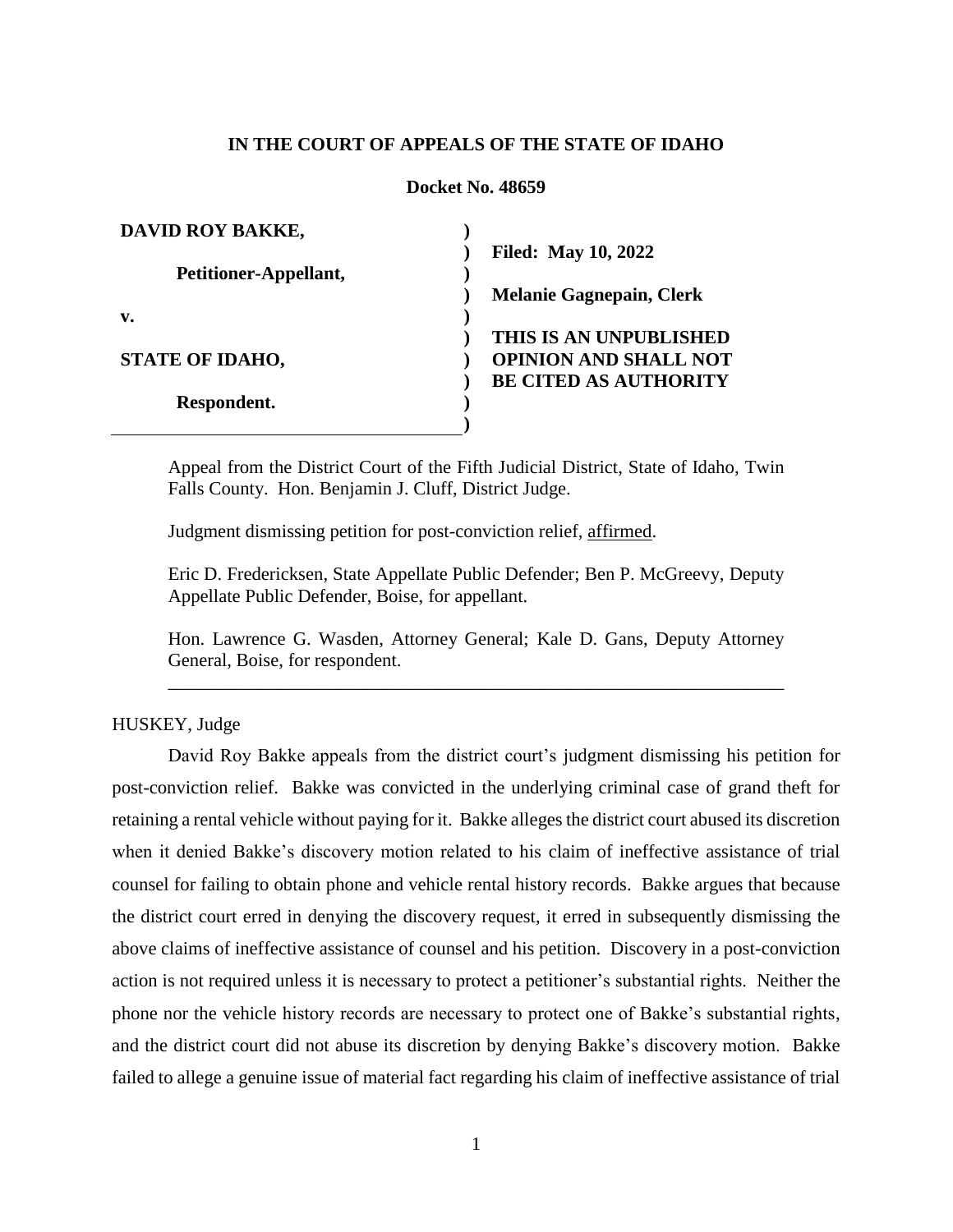counsel; consequently, the district court did not err in dismissing the claim, specifically, or the petition, generally. The judgment dismissing Bakke's petition for post-conviction relief is affirmed.

**I.**

## **FACTUAL AND PROCEDURAL BACKGROUND**

A jury found Bakke guilty of grand theft for retaining a rental vehicle for approximately four months without paying for it despite repeated contact with, and requests from, the rental company to return the vehicle. *State v. Bakke*, 168 Idaho 226, 228, 481 P.3d 1197, 1199 (Ct. App. 2020). Bakke filed an Idaho Criminal Rule 35 motion, which was denied. Bakke appealed, and this Court affirmed the district court's order of restitution and denial of Bakke's Rule 35 motion. *Id.* at 233, 481 P.3d at 1204.

Bakke filed a petition for post-conviction relief raising various claims, and the district court appointed Bakke counsel. Bakke filed an amended petition for post-conviction relief alleging, in part, ineffective assistance of counsel for failing to obtain phone records that would show frequent communication between Bakke and Avis during the time period Bakke retained the vehicle; financial records that would show Bakke made payments to Avis during that time period; and rental records that would show the course of dealings between the parties and that Bakke had a history with Avis of full payment upon returning vehicles.<sup>1</sup> Bakke filed a motion for discovery to subpoena the phone, financial, and rental history records to support his post-conviction claims. After a hearing, the district court granted Bakke leave to subpoena his financial records for the relevant time period but found Bakke's other discovery requests were irrelevant and/or speculative, and the court denied the remainder of the motion to subpoena the phone and rental history records.

The district court held an evidentiary hearing on Bakke's petition for post-conviction relief at which Bakke and the two attorneys, Rodriquez and Essma,<sup>2</sup> who represented Bakke during his underlying criminal proceeding testified. The district court made factual findings regarding the actions of each of Bakke's trial attorneys. Although there was conflicting testimony about the phone and rental history records, the district court found that "despite whatever records Petitioner

 $\overline{a}$ 

Bakke made other allegations in his post-conviction petition, none of which are at issue in this appeal.

<sup>&</sup>lt;sup>2</sup> Rodriguez represented Bakke prior to trial, and Essma appeared shortly before trial and represented Bakke during the trial.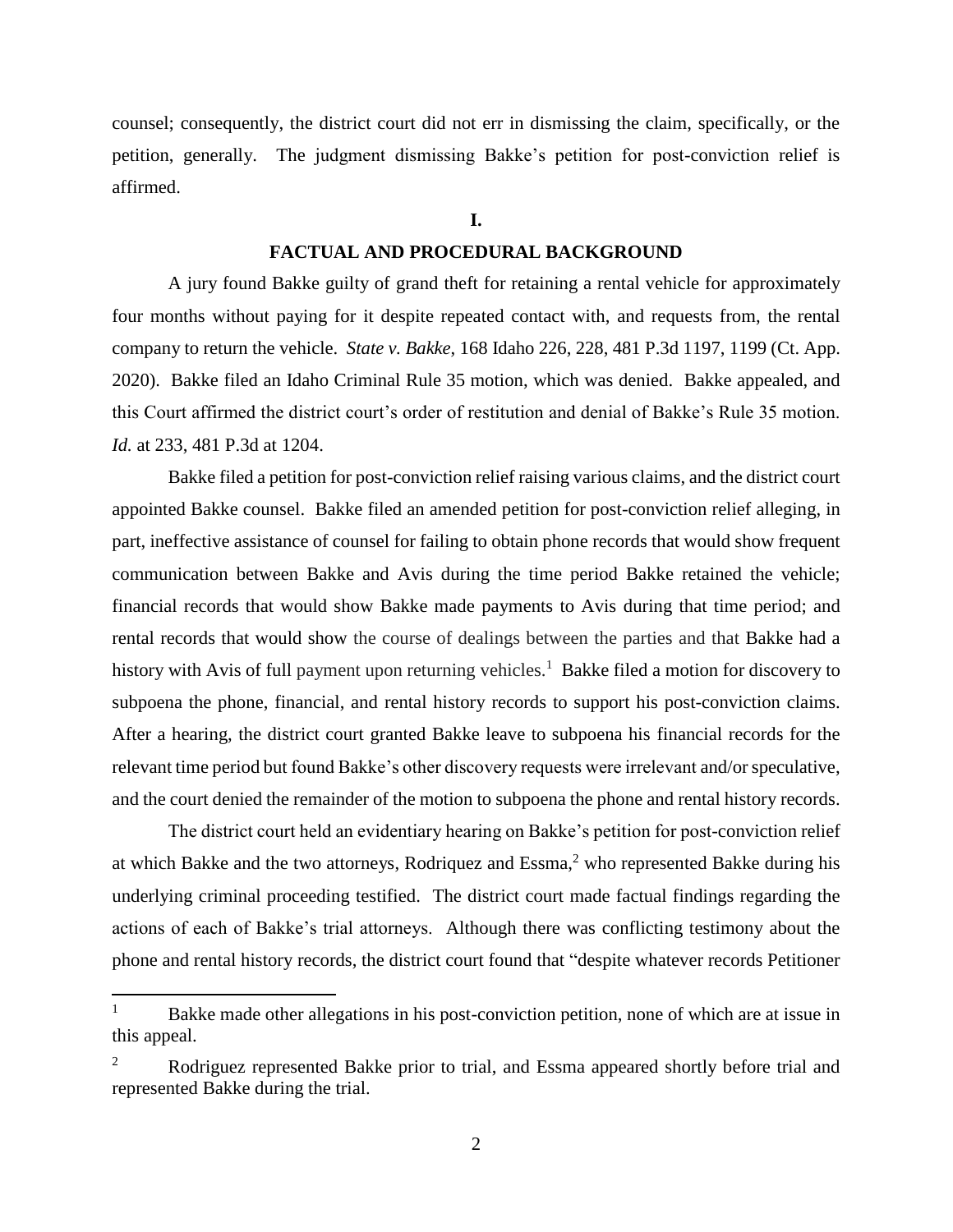communicated to Essma that he wanted to obtain prior to trial" and despite Essma explaining that a continuance of the trial was necessary to obtain and adequately analyze these records, Bakke did not want to continue the trial and chose to go to trial without the documents.

First, the district court held Bakke did not allege a genuine issue of material fact regarding his claims to establish ineffective assistance of counsel for failure to obtain his phone records. The district court found neither Rodriquez nor Essma acted deficiently in not obtaining the phone records because they were not put on notice of facts that would give rise to a need to investigate these records. Further, the district court found even if counsel were put on notice of the importance of the phone records, Bakke told Essma not to seek the records because it would have required a continuance of the trial; consequently, Bakke could not establish trial counsel acted unreasonably in pursuing that trial strategy. 3 Finally, the district court held Bakke could not establish prejudice even if counsel acted deficiently, because the records would merely indicate the number of calls made or attempted between the parties, not the substance of the calls. Bakke also did not show how the records would have a reasonable probability of disproving an element of grand theft. Thus, the district court found any assertion that the phone records would have changed the outcome of the case would be speculative.

Second, the district court found that Bakke did not establish ineffective assistance of counsel for the failure to obtain his past rental history. Again, because Bakke instructed Essma to

 $\overline{a}$ 

<sup>&</sup>lt;sup>3</sup> The district court's factual findings are unchallenged by either party, and the court found that Bakke did not inform Rodriguez or Essma of any exculpatory evidence in his phone or rental history records and Bakke specifically instructed Essma to proceed to trial without subpoenaing any records. When evaluating a claim for ineffective assistance of counsel, "this Court does not second-guess strategic and tactical decisions . . . unless the decision is shown to have resulted from inadequate preparation, ignorance of the relevant law or other shortcomings capable of objective review." *State v. Yakovac*, 145 Idaho 437, 444, 180 P.3d 476, 483 (2007). There is a strong presumption that counsel's performance was within the range of acceptability, particularly as to things like defense counsel's choice of witnesses, manner of cross-examination, and lack of objections to testimony, which are generally considered to fall within the realm of tactical or strategic decisions. *Giles v. State*, 125 Idaho 921, 924, 877 P.2d 365, 368 (1994). Trial counsel's failure to obtain documents was done after consultation with Bakke and in accordance with Bakke's wishes, and thus, was a reasonable trial strategy. As such, Bakke cannot establish deficient performance and his claims of ineffective assistance of counsel fail on the merits.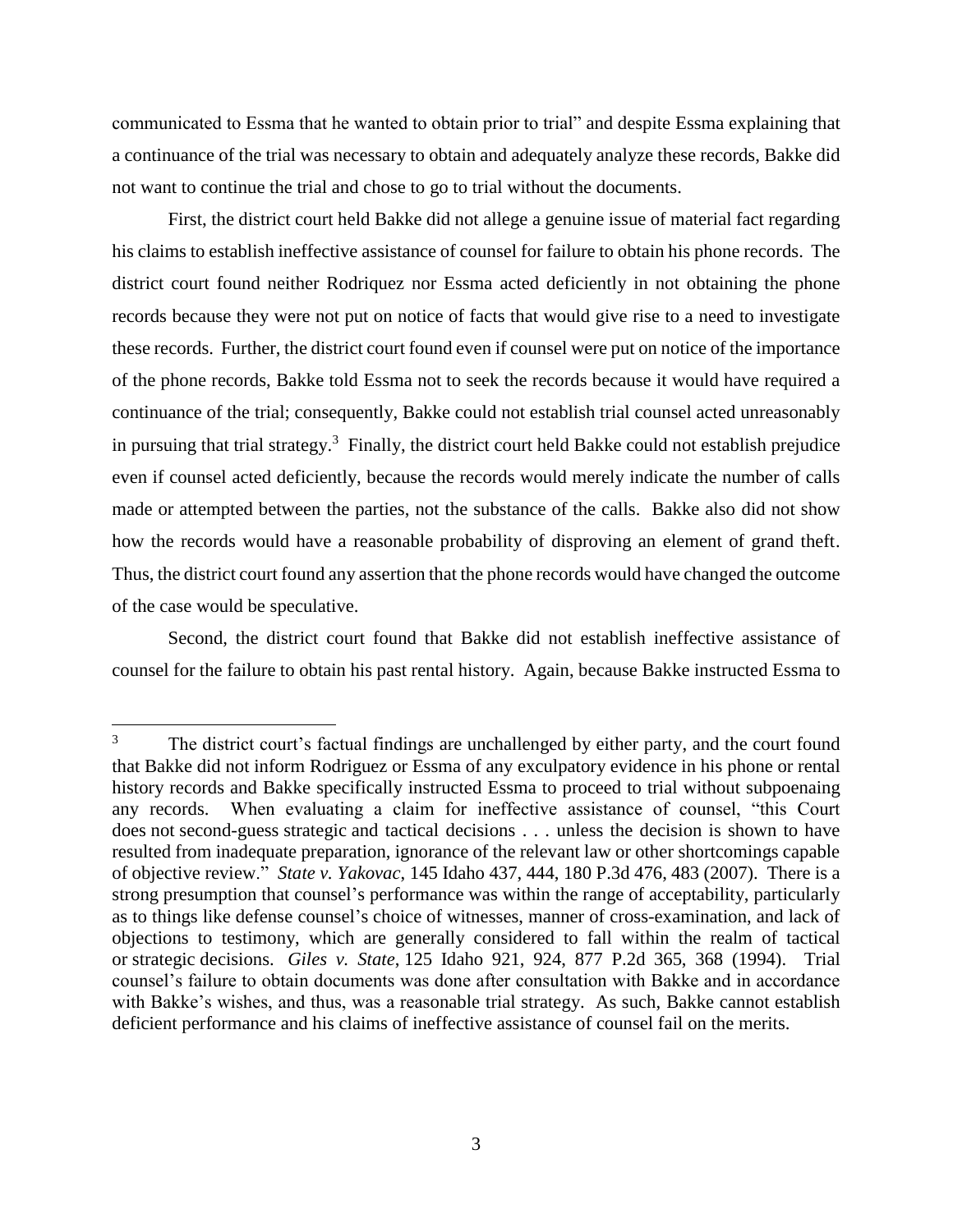proceed to trial without the records, Bakke could not establish deficient performance. Even if Bakke had established counsel acted deficiently by failing to obtain the rental history records, the district court found Bakke was not prejudiced by the deficiency because, despite any flexible relationship between Bakke and Avis in the past, the evidence of Avis's contacts with Bakke "overwhelmingly disprove[d]" the existence of permission to retain the car in the underlying criminal case. The district court found Bakke did not allege any genuine issue of material fact as to the claims of ineffective assistance of counsel and entered a judgment dismissing Bakke's petition. Bakke timely appeals.

## **II.**

#### **STANDARD OF REVIEW**

Whether to authorize discovery is a matter directed to the discretion of the court. *Raudebaugh v. State*, 135 Idaho 602, 605, 21 P.3d 924, 927 (2001). When a trial court's discretionary decision is reviewed on appeal, the appellate court conducts a multi-tiered inquiry to determine whether the lower court: (1) correctly perceived the issue as one of discretion; (2) acted within the boundaries of such discretion; (3) acted consistently with any legal standards applicable to the specific choices before it; and (4) reached its decision by an exercise of reason. *Lunneborg v. My Fun Life*, 163 Idaho 856, 863, 421 P.3d 187, 194 (2018).

On appeal from an order of summary dismissal, we apply the same standards utilized by the trial courts and examine whether the petitioner's admissible evidence asserts facts which, if true, would entitle the petitioner to relief. *Ridgley v. State*, 148 Idaho 671, 675, 227 P.3d 925, 929 (2010); *Sheahan v. State*, 146 Idaho 101, 104, 190 P.3d 920, 923 (2008). Over questions of law, we exercise free review. *Rhoades v. State*, 148 Idaho 247, 250, 220 P.3d 1066, 1069 (2009); *Downing v. State*, 136 Idaho 367, 370, 33 P.3d 841, 844 (Ct. App. 2001).

## **III.**

### **ANALYSIS**

On appeal, Bakke alleges the district court abused its discretion when it denied his discovery motion for his phone and rental history records; therefore, the dismissal of his claims of ineffective assistance of counsel relating to these records, and the ultimate dismissal of the petition, was in error. In response, the State alleges the district court did not err by denying Bakke's discovery motion for his phone and rental history records and dismissing his petition for postconviction relief.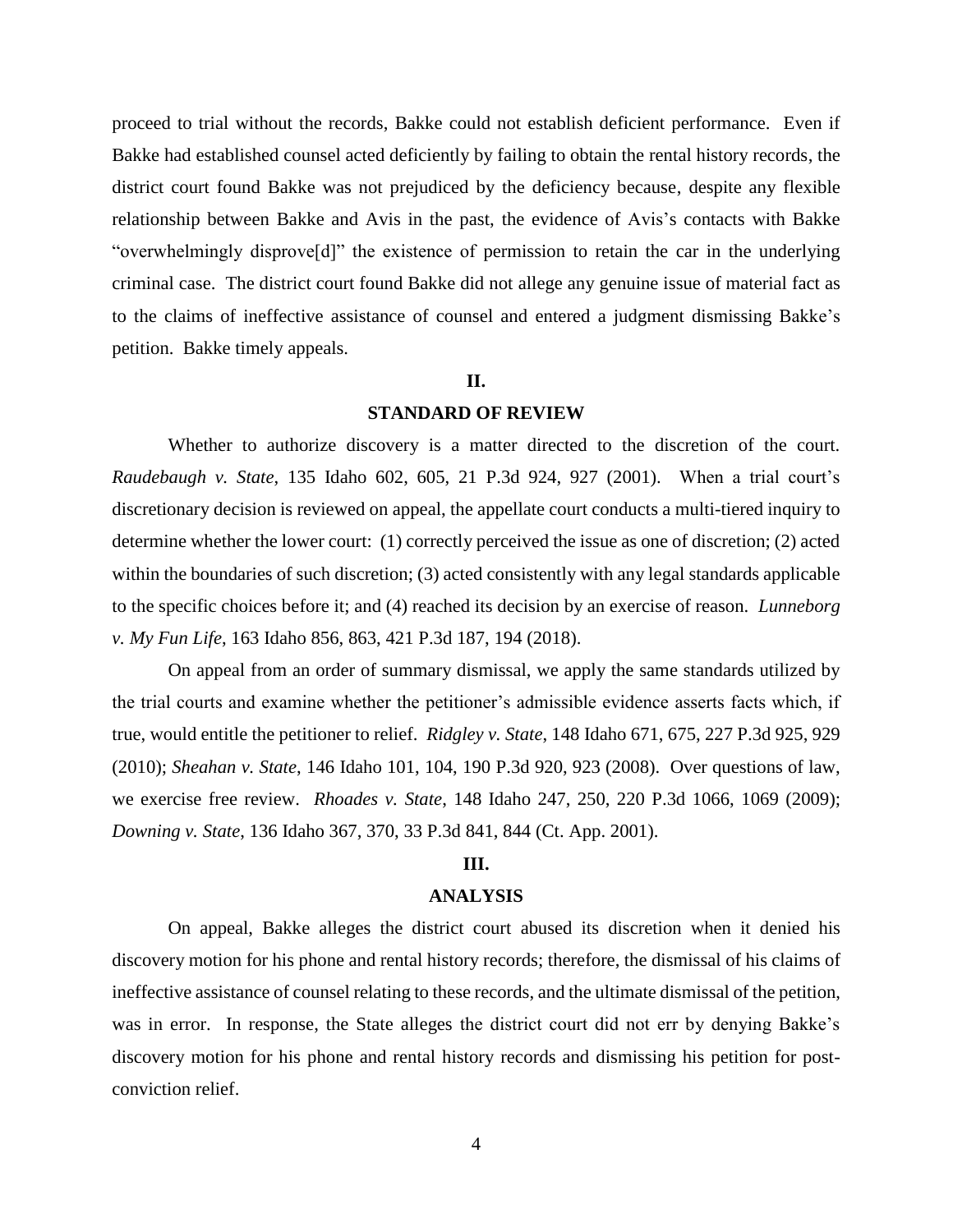When a petitioner believes discovery is necessary for acquisition of evidence to support a claim for post-conviction relief, the petitioner must obtain authorization from the district court to conduct discovery. I.C.R. 57(b); *Raudebaugh*, 135 Idaho at 605, 21 P.3d at 927. Discovery in a post-conviction action is not required unless necessary to protect a petitioner's substantial rights. *Murphy v. State*, 143 Idaho 139, 148, 139 P.3d 741, 750 (Ct. App. 2006); *Griffith v. State*, 121 Idaho 371, 375, 825 P.2d 94, 98 (Ct. App. 1992). Discovery may be denied where the petitioner's claims are nothing more than speculation, unsupported by any evidence. *Raudebaugh*, 135 Idaho at 605, 21 P.3d at 927. Indeed, discovery may not be used to engage in fishing expeditions, as post-conviction actions provide a forum for known grievances, not an opportunity to search for them. *Murphy*, 143 Idaho at 148, 139 P.3d at 750. Accordingly, before any post-conviction petitioner will be permitted to conduct discovery, he must identify the specific subject matter(s) where discovery is requested and why discovery as to the matter(s) is necessary to his petition. *State v. Dunlap*, 155 Idaho 345, 390, 313 P.3d 1, 46 (2013).

Bakke contends he needed his phone and rental history records to provide the factual support for his claims of ineffective assistance of trial counsel; thus, the records were necessary to protect his right to assistance of counsel. Although the right to assistance of counsel is a substantial right, a petitioner is not entitled to discovery simply by asserting that it would aid his ineffective assistance of counsel claim; as with all grounds for post-conviction relief, the discovery must be necessary to protect his right to assistance of counsel. *Leytham v. State*, 160 Idaho 764, 768, 379 P.3d 354, 358 (Ct. App. 2016) ("While the right to assistance of counsel is a substantial right, discovery was not necessary to protect that right in this case."). Thus, the threshold issue is whether discovery of Bakke's phone and rental history records was necessary to protect Bakke's right to assistance of trial counsel.

In support of his argument that his phone and rental history records were necessary to protect his right to assistance of counsel, Bakke relies on the decisions in *Baldwin v. State*, 145 Idaho 148, 177 P.3d 362 (2008) and *Murphy.* In *Baldwin*, Baldwin and officers had significantly different descriptions of the course of events leading up to Baldwin's charge of, and ultimate conviction for, possession of a controlled substance. *Baldwin*, 145 Idaho at 151, 177 P.3d at 365. Baldwin filed a petition for post-conviction relief alleging various claims of ineffective assistance of counsel, including a claim that trial counsel acted unreasonably in failing to file a motion to suppress. *Id.* Through appointed counsel, Baldwin filed a discovery motion requesting, in part,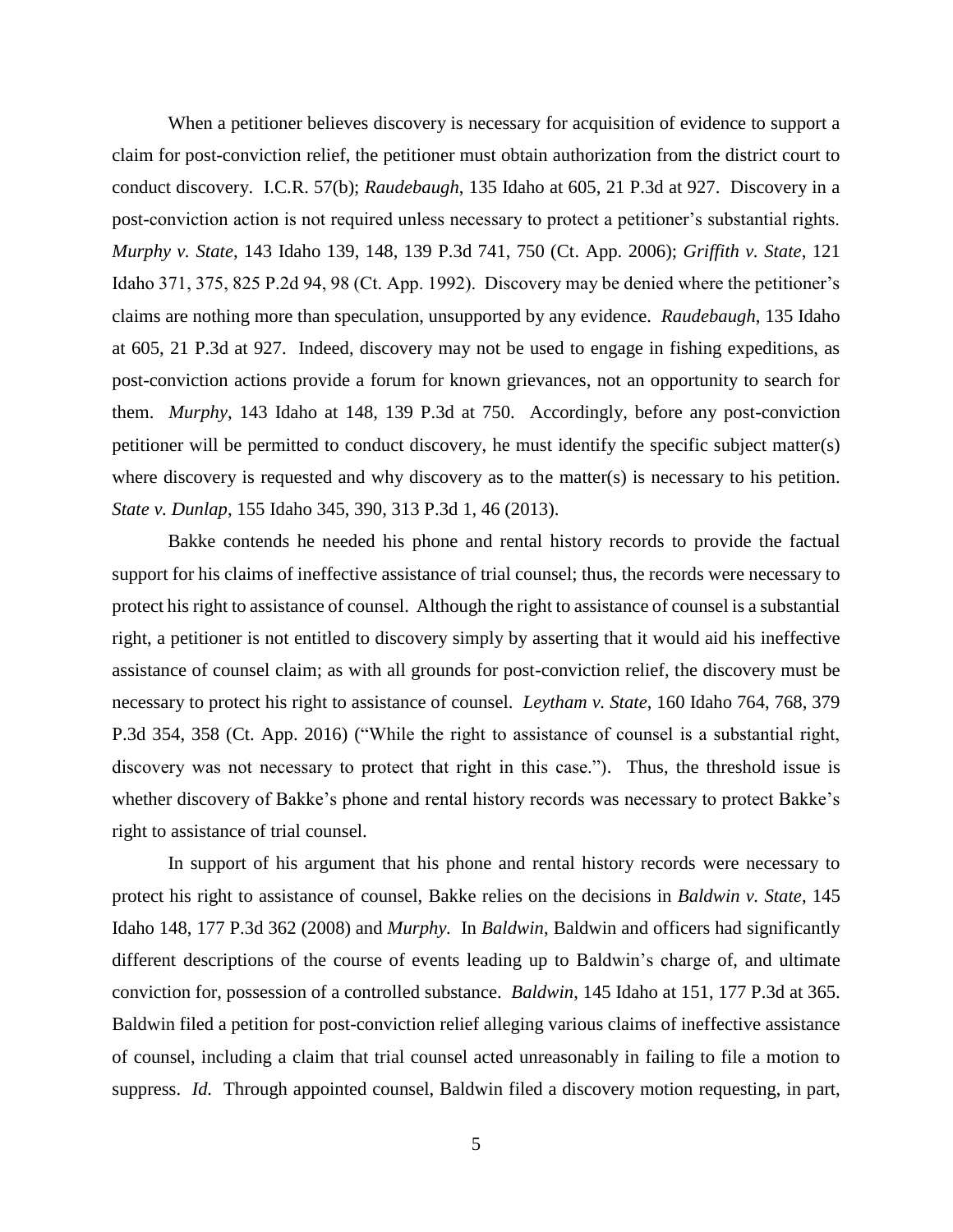an officer's audio tape of his interaction with Baldwin, which Baldwin believed would support his version of events, and as a result, provide factual support for his claim of ineffective assistance of counsel. *Id.* at 154-55, 177 P.3d at 368-69. Baldwin argued he needed a discovery order because absent such order, he had no independent means of obtaining the officer's audio recording. *Id.* at 154, 157, 177 P.3d at 368, 371. The district court never ruled on Baldwin's discovery motion and summarily dismissed Baldwin's petition for post-conviction relief. *Id.* at 152, 177 P.3d at 366. Baldwin appealed. *Id.*

On appeal, Baldwin alleged, among other claims, that the district court abused its discretion by failing to rule on, and grant, Baldwin's discovery motion. *Id.* at 157, 177 P.3d at 371. The Supreme Court reversed the district court's summary dismissal of the petition and remanded the case, holding there was a genuine issue of material fact regarding Baldwin's claim of ineffective assistance of counsel for failing to file a motion to suppress. *Id*. The Court did not engage in any substantive analysis of Baldwin's discovery claim and provided only the following conclusion:

As guidance on remand, it does appear that [Baldwin] should be provided the opportunity to learn whether an audiotape does exist and what Officer Johnson may have to say regarding the interaction with Baldwin. This opportunity need not take the form demanded by Baldwin but, rather, should be determined in the sound discretion of the trial court.

*Id*.

In contrast, in *Murphy* this Court conducted an analysis of whether civil discovery was necessary to protect Murphy's substantial rights. There, in the underlying criminal case, Murphy was charged with the first degree murder of her husband. *Murphy*, 143 Idaho at 143, 139 P.3d at 745. An autopsy report prepared three days after Murphy's death stated the cause of death was indeterminate, indicating that suicide was a possibility. *Id.* at 144, 448, 139 P.3d at 746, 750. The pathologist who prepared the report testified at the grand jury proceeding and his testimony was consistent with his autopsy report that the manner of death was indeterminate. *Id.* at 143, 139 P.3d at 745. Murphy maintained her innocence throughout the criminal proceedings, claiming that her husband died by suicide. *Id.* On the eve of trial, more than four years after Murphy's husband's death, the pathologist changed his opinion about the manner of death to "homicide" after examining the gun involved and the gunshot residue report for the first time. *Id.* at 144, 139 P.3d at 746. The pathologist testified that this conclusion was based on a number of factors, including the angle of the wound and evidence that Murphy's husband was unconscious, despite these facts remaining unchanged in the four-year period since he rendered his autopsy report and gave his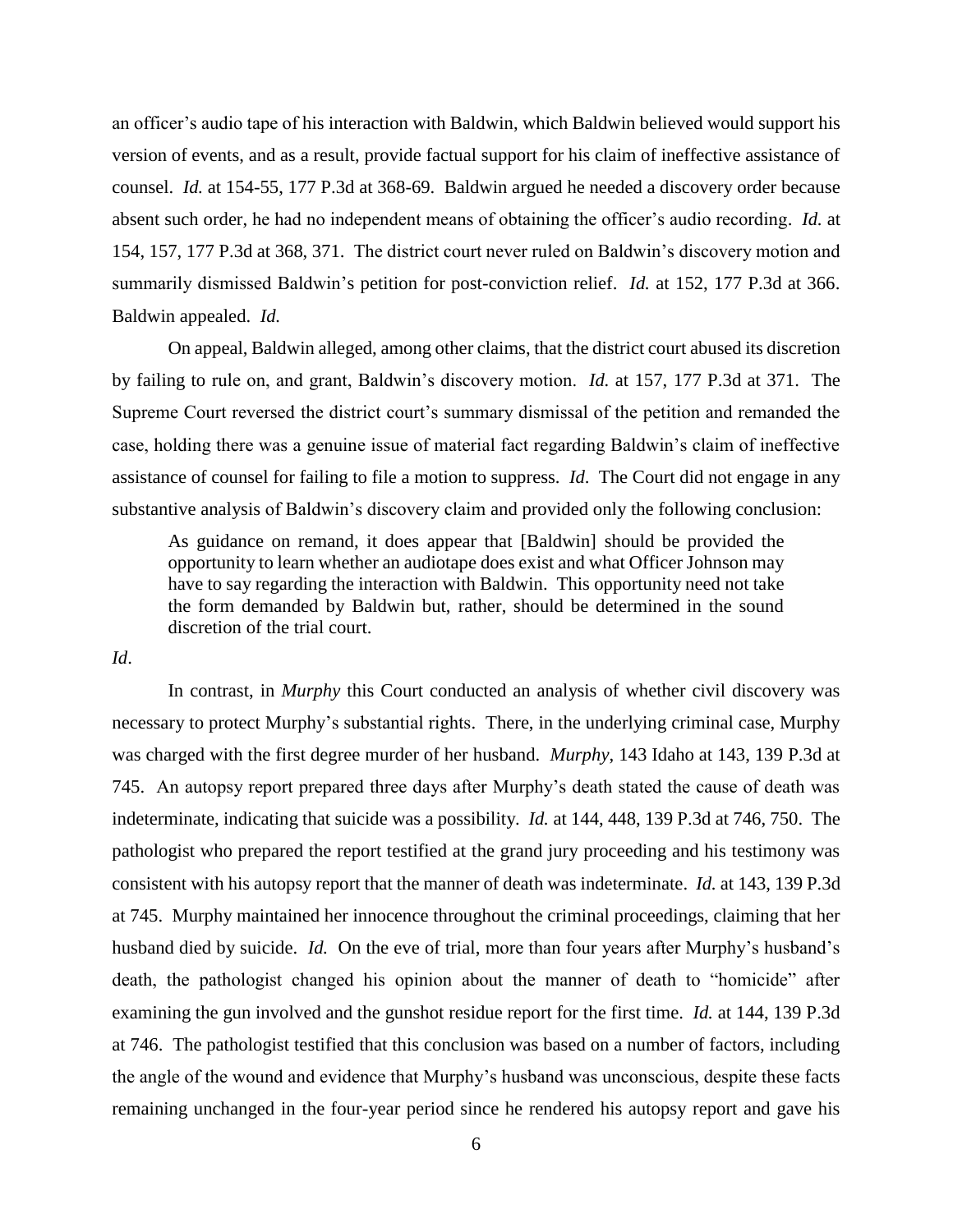grand jury testimony. *Id.* at 149, 139 P.3d at 751. Defense counsel moved for a mistrial, but did not request a continuance based on this change of position. *Id.* at 144, 139 P.3d at 746. At the conclusion of the trial, the jury found Murphy guilty. *Id.*

Murphy subsequently filed a pro se application for post-conviction relief, raising numerous grounds for relief, including an ineffective assistance of counsel claim related to the pathologist's testimony. *Id.* Murphy was appointed post-conviction counsel who filed a motion for funds to retain an independent forensic pathologist to fully review the reports in the underlying criminal matter including, but not limited to, the autopsy report, gunshot residue report, pathology reports, and all other relevant evidence and related trial testimony. *Id.* The district court denied Murphy's request for funds to retain a pathologist and granted the State's motion for summary dismissal. *Id.* Murphy appealed, contending, in part, that the district court erred by denying her funding request. *Id.* This Court held the record raised serious questions on the reliability of the pathologist's opinion concerning the manner of Murphy's husband's death and that those questions "can only be addressed by an expert interpreting all the relevant facts and reports produced on this question." *Id.* at 149, 139 P.3d at 751. Thus, the record established that retaining an expert pathologist was necessary to protect Murphy's right to assistance of counsel. *Id.* at 147, 139 P.3d at 750.

Discovery of Bakke's phone records was not necessary to protect Bakke's right to assistance of counsel. First, unlike *Baldwin* and *Murphy*, there was evidence of the phone contact between Bakke and Avis admitted through State's Trial Exhibit 2. The district court took judicial notice of the exhibits admitted at the underlying criminal trial, one of which was State's Exhibit 2, the contact log between Avis and Bakke. That exhibit is not in the appellate record. It is the responsibility of the appellant to provide a sufficient record to substantiate his or her claims on appeal. *State v. Murinko*, 108 Idaho 872, 873, 702 P.2d 910, 911 (Ct. App. 1985). Portions of the record missing on appeal are presumed to support the actions of the district court. *State v. Repici*, 122 Idaho 538, 541, 835 P.2d 1349, 1352 (Ct. App. 1992). As such, the district court's finding that State's Trial Exhibit 2 was a log of contacts between Bakke and Avis is uncontested and supports the district court's conclusion that discovery was not necessary to protect Bakke's substantial right to assistance of counsel.

Second, Bakke does not challenge the district court's factual finding that while the phone records may show that Bakke placed or received phone calls from Avis or his bank during the time period at issue, the records would not show the substance of those calls. Bakke similarly does not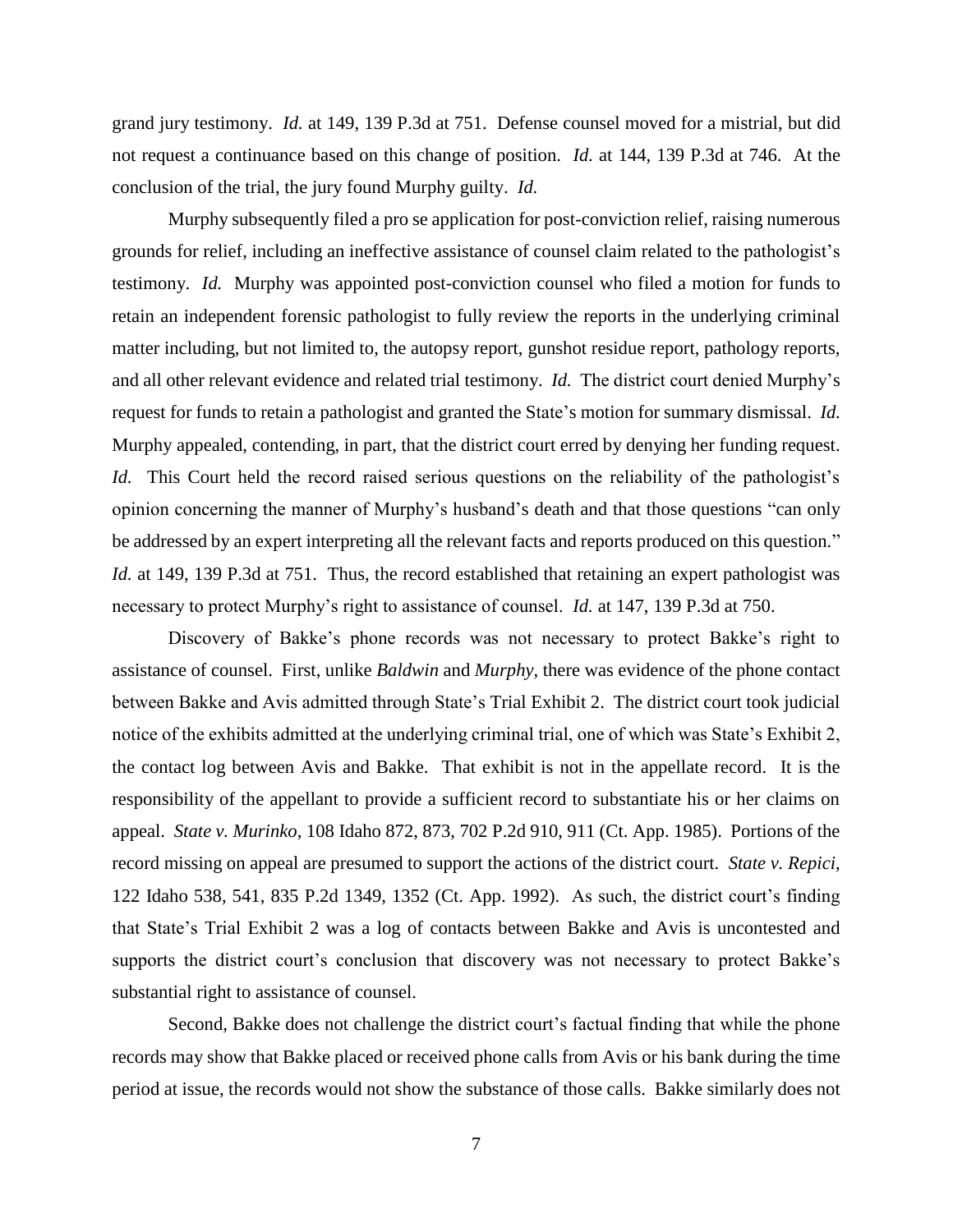challenge the district court's finding that "it would be truly speculative to conclude that the number of phone contacts [as opposed to the content of those contacts] would change the outcome of Petitioner's case." As such, the phone records were not necessary to protect Bakke's substantial right to assistance of counsel. 4

Similarly, discovery of Bakke's rental history records with Avis are not necessary to protect his right to assistance of counsel. While Bakke asserts that his rental history records are necessary "to show that he had a course of dealing with the rental company of extending his rentals and squaring up with the company afterward," he cannot show those records are relevant to his underlying criminal conviction. The issue in Bakke's underlying criminal case was whether, in that particular instance, Bakke retained a rental vehicle without Avis's permission or payment. Bakke does not challenge the district court's factual finding that the evidence admitted in both the underlying criminal case and the post-conviction case "overwhelmingly disprove[d] the existence of permission from the rental company" for Bakke to retain the vehicle. Thus, Avis did not give Bakke permission to retain the vehicle and, as such, any documentation showing that for prior rentals Bakke returned and paid for the vehicles would not be relevant. Consequently, Bakke's rental history records were not necessary to protect Bakke's substantial right to assistance of counsel.

Bakke's argument that the district court erred in dismissing his claims of ineffective assistance of counsel, and subsequently, the petition for post-conviction relief, rests solely on his assertion that the court erred in failing to grant discovery for Bakke's phone and rental history records. Because neither Bakke's phone nor rental history records were necessary to protect Bakke's right to assistance of counsel, the district court did not abuse its discretion in denying Bakke's discovery motion for these records. Accordingly, the district court did not err in dismissing the claims of ineffective assistance of counsel or the petition.

 $\overline{a}$ 

<sup>4</sup> Although Bakke argued the phone records were necessary to demonstrate evidence of an increase in Bakke's credit line, the phone records were cumulative as to this claim. The district court granted Bakke discovery of his bank records, which were admitted at the evidentiary hearing and demonstrated an increase in Bakke's credit line.